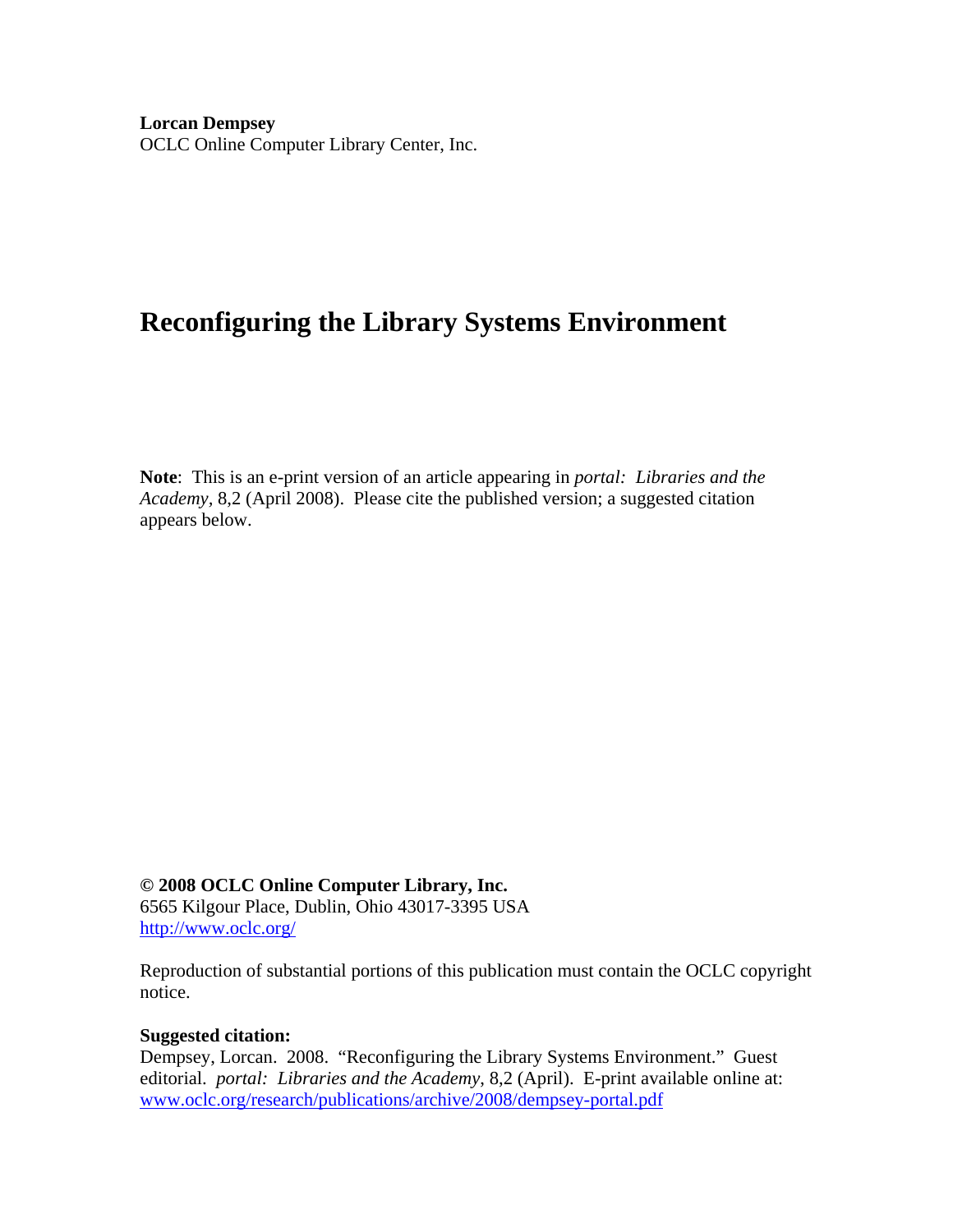## **Context**

Think of some of the ways in which the environment that library users operate in has changed in recent years. Behaviors and expectations have been reconfigured in a network environment as more of what people do enters a network space.

- **Discovery happens elsewhere:** People discover items of interest in a variety of ways: on search engines, in their RSS aggregators, in the resource networks created on social network sites, in consumer recommendations, on collaborative bookmarking sites, in reading and course lists, and so on. Increasingly, we cannot expect users to seek out individual Web sites or resources.
- In the flow: Now that readers and writers increasingly organize their work in network environments, we must build library services around their workflow (or learnflow, or researchflow, or…). This flow is supported by a range of personal tools (RSS aggregators, toolbars, …), network services (Facebook, del.icio.us, …), and by prefabricated workflow support systems (course management systems, for example). Readers and writers expect to work with information resources [i](#page-17-0)n those environments, to "gather, create and share."<sup>i</sup> An important issue here is that the applications that manage the flow (whether it is a social networking site, an RSS aggregator, or a course management system) become the consumers of resources. This creates a demand for machine interfaces: RSS feeds, portlets, Web services, and so on.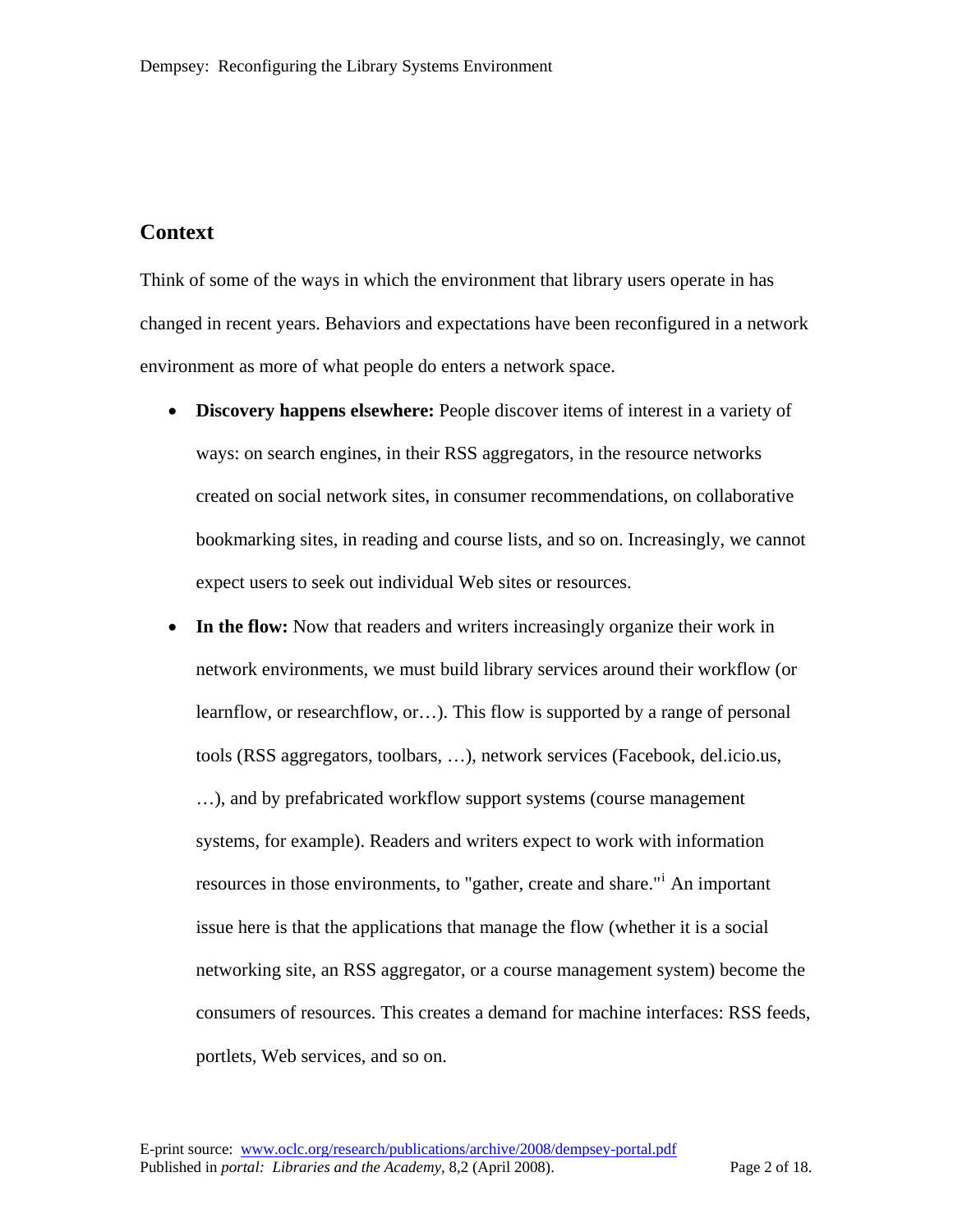- **Information is abundant; attention is scarce:** As resources, tools, and environments proliferate so does the attention available for any single one of them decline. The implication here for libraries is clear: readers and writers have many choices, so convenience of use is really important.
- **Social value and personal value:** Scholarly, cultural, and information products are social creations, and their reception is often social. The library model supports this in various ways, but the social aspect of the creation and reception of knowledge has tended to happen outside the library, in the seminar room, the conversation, the review. However, we are now seeing social value created around scholarly and cultural products in network services (think of Flickr, Connotea, LibraryThing, …). Libraries have begun to think about pushing services into social networking sites and adding social networking features to their own services. How do we create social value within library information services?
- **The rich get richer—aggregation of supply and demand:** Our network experience is characterized by large hubs that exert strong gravitational force on users. Google, Amazon, Realtor.com, eBay, expedia, and so on all aggregate supply. They provide a service that connects a unified discovery experience to multiple fulfillment services; they reduce the effort of getting things done on the network by removing clicks. They also aggregate demand by mobilizing large numbers of users. In this way, hubs provide incentives for both suppliers and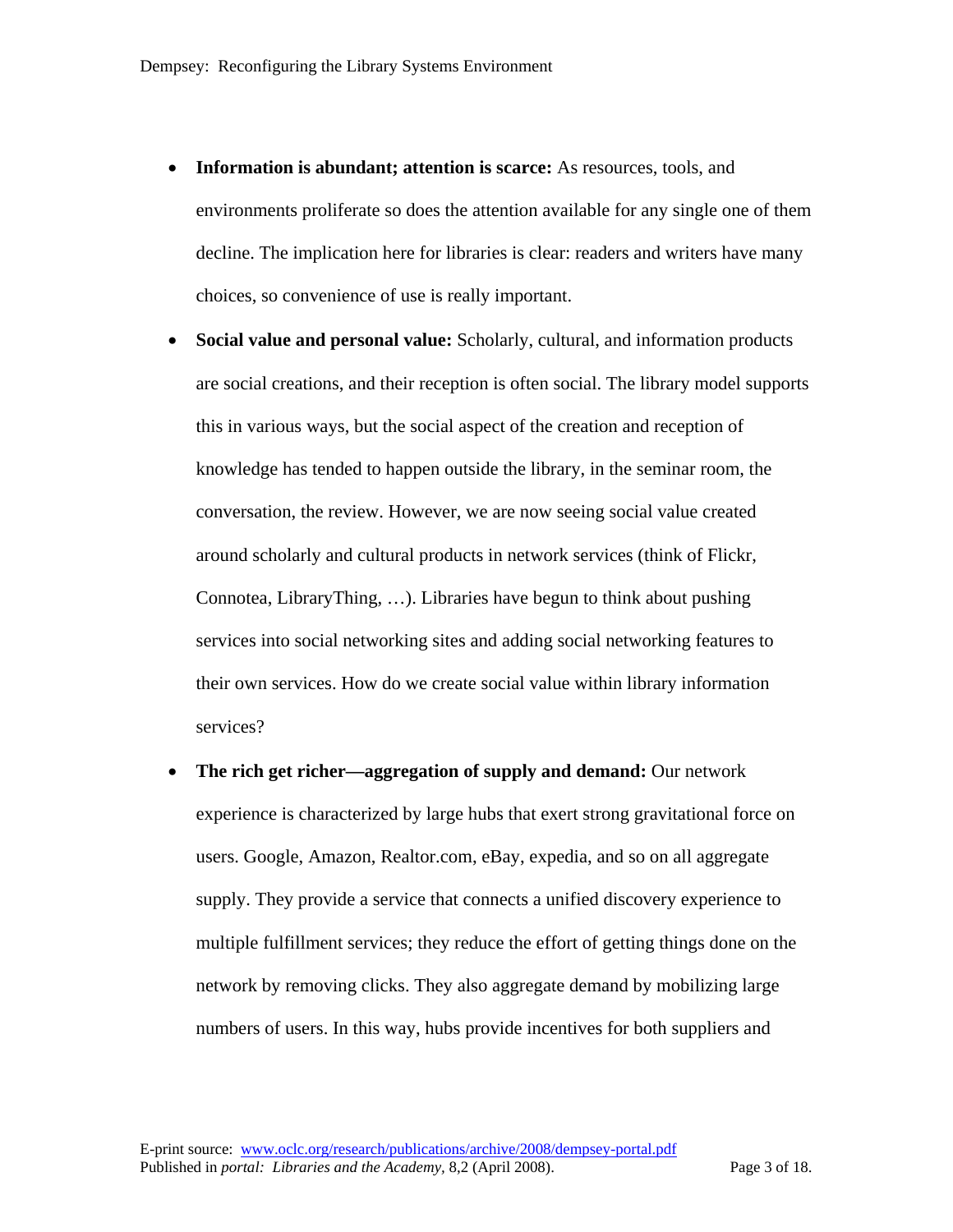consumers to participate; the more users who participate, the more valuable hubs become. I have discussed this dynamic at some length elsewhere in relation to library resources.<sup>[ii](#page-17-1)</sup>

• **Data works hard:** On the network, we shed data about what we do; we leave tracks. The mobilization of this data is now a central part of our Web experience. Services adapt what they do based on what they know about you (such as Amazon recommendations); they create new services by comparing what they know about different people; they provide contribution platforms for data (for example, reviews and recommendations).

These and other factors have radically changed the user and service environment in which libraries operate. Libraries are also working through what it means to offer services in this type of environment. However, a major issue has emerged. The library systems environment was, by and large, shaped before the current period, and it was shaped by different requirements. In the remainder of this brief article, I want to consider that systems environment and suggest some possible directions as we look to better align our capacities to changed circumstances.<sup>[iii](#page-17-1)</sup>

### **The Library Systems Environment**

One of the main issues facing libraries as they work to create richer user services is the complexity of their systems environment.<sup>[iv](#page-17-1)</sup>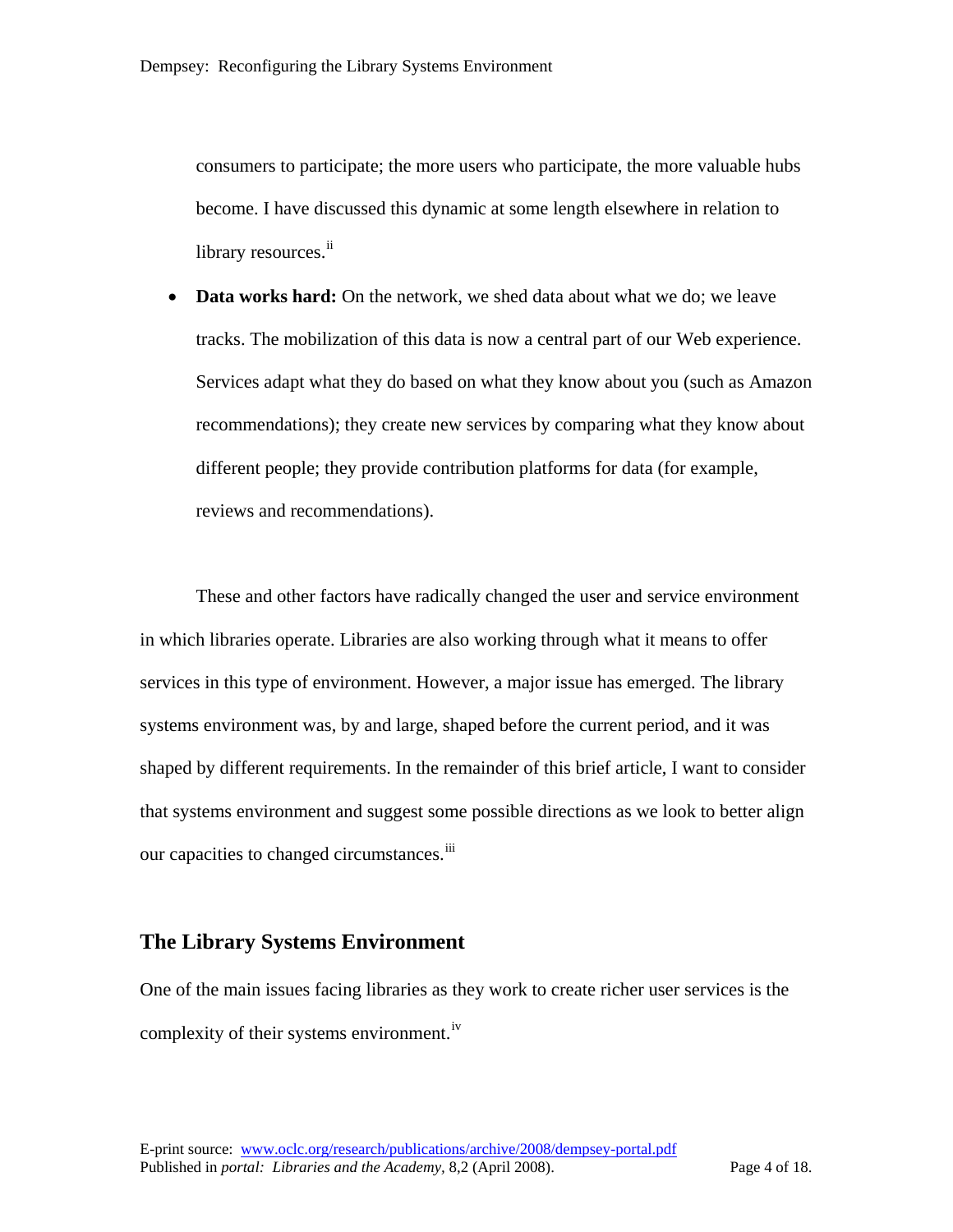#### Consider these pictures:



Reductively, we can think of three classes of systems that have grown up around three main categories of materials workflow in libraries—(1) the classic ILS, substantially focused on "bought" materials, (2) the systems framework emerging around licensed materials, and (3) potentially several repository systems for "digital" resources. Of course, there are other pieces, but I will focus on these. These three areas are the main areas of systems investment in libraries and tend to be managed independently.

In each case, what we see is a backend apparatus for managing collections, each with its own workflow, systems, and organizational support, and each with its own different—front-end presentation and discovery mechanisms. What this means is that the front-end presentation mirrors the organizational development over time of the library backend systems, rather than the expectations or beha[v](#page-17-1)iors of the users. $v^2$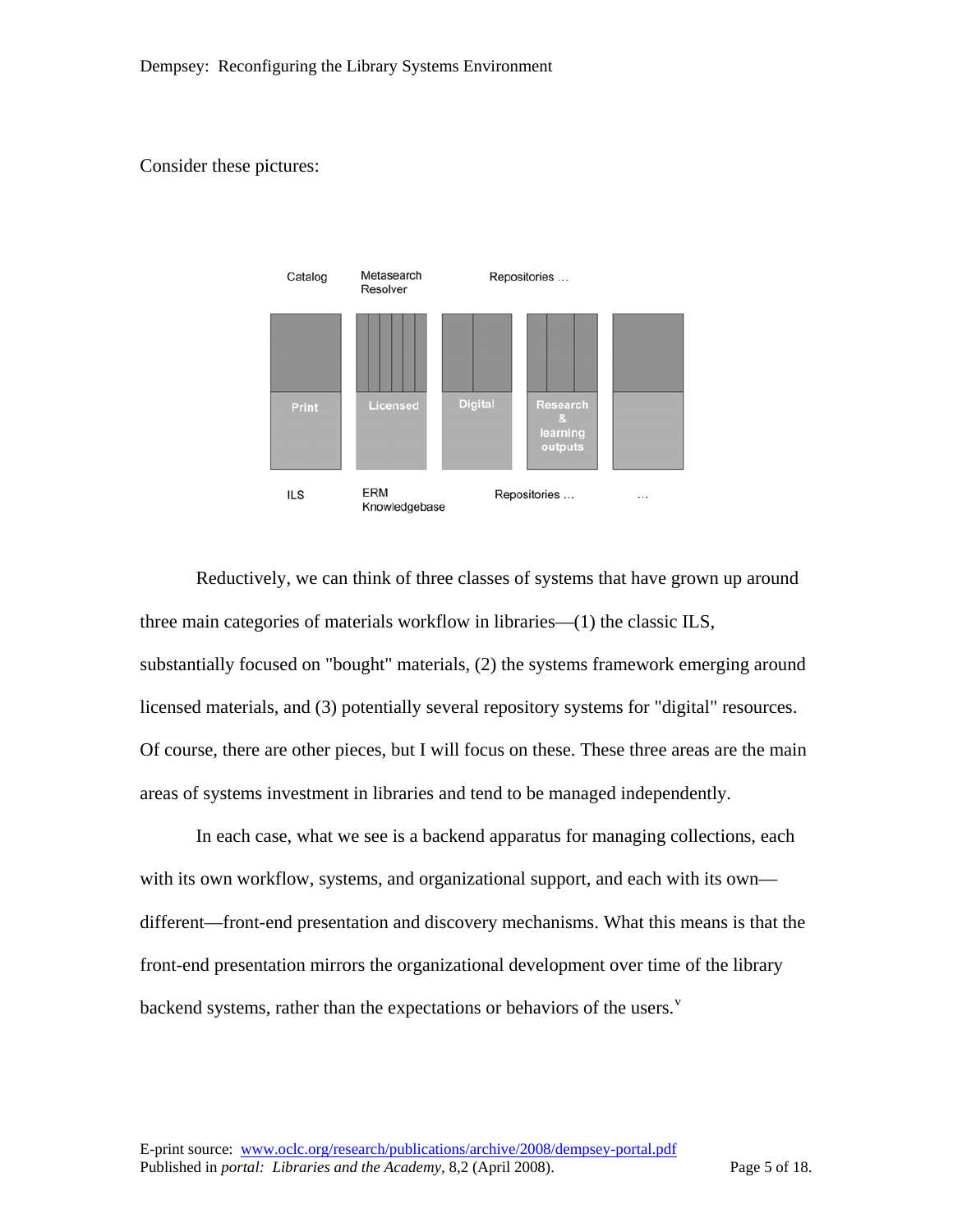You have the catalog over here, maybe several options for licensed resources (ato-z, metasearch, Web pages of databases, and so on) over there, and potentially several repository interfaces (local digitized materials, institutional repository) somewhere else.

This is one reason that people have difficulties with the library Web site. Effectively, it is a layer stretched over a set of systems and services which were not designed as a unit. Indeed, in some cases, they were not originally designed to work on the Web at all. Here are some thoughts about each of these main systems strands:

**ILS:** a management system for inventory control of the "bought" collection (books, DVDs, and so on). The catalog is layered onto this and gives a view of this part of the collection. In effect, by virtue of its integration with inventory management, the catalog provides discovery (what is in the collection), location (where those things are), and request (get me those things) in a tightly integrated way. The ILS and catalog may be part of a wider apparatus of provision and may have mechanisms for interfacing to resource sharing systems of one sort or another. The management side may have interfaces to a variety of other systems for sharing and communicating data: procurement, finance, student records. There also will be a flow of data into the system from jobbers as part of a shared cataloging environment, and so on.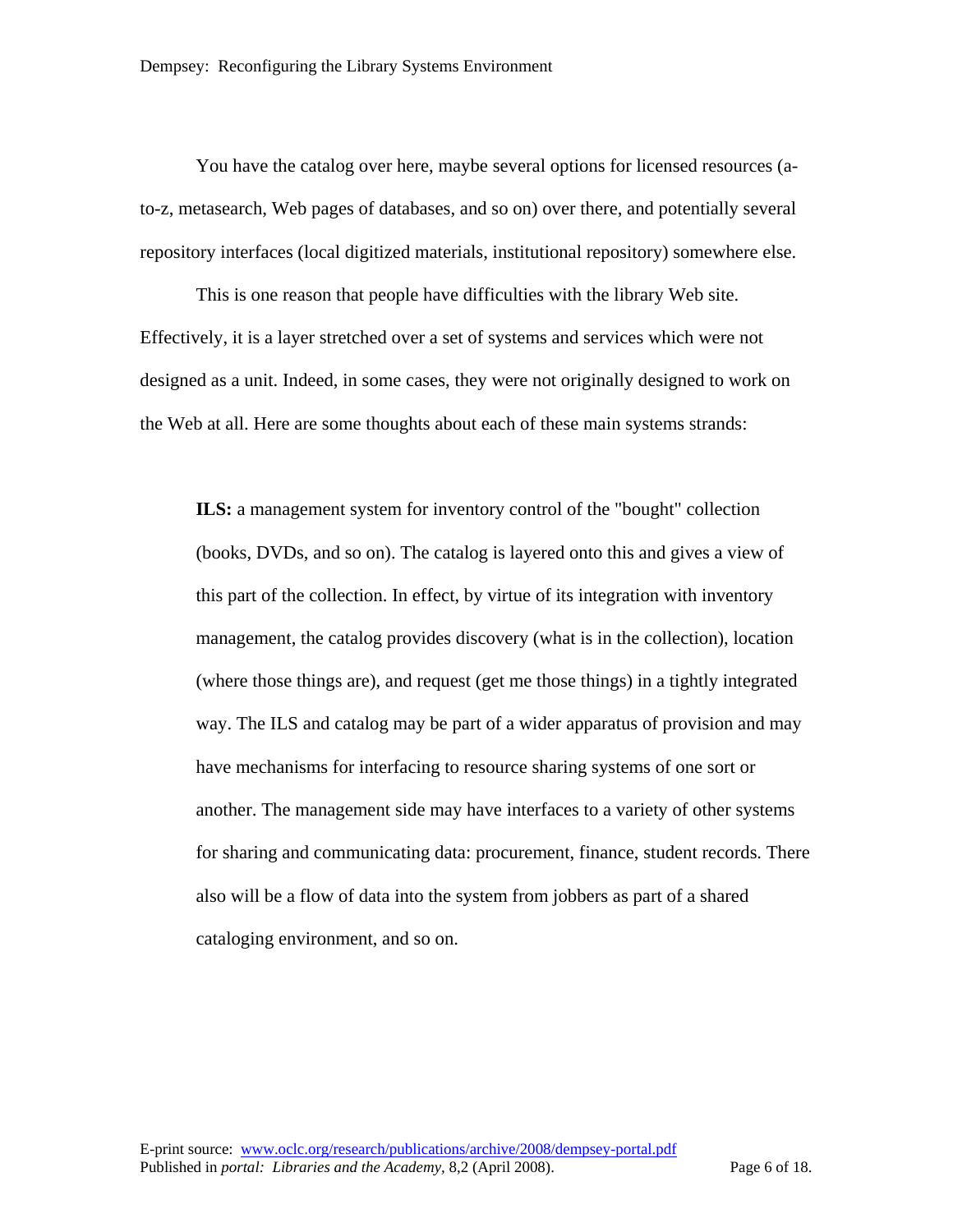**Licensed:** This has been an area of rapid recent development as the journal literature moved to electronic form. On the backend, we now see a variety of approaches; and the frontend can be very confusing with lists of databases and journals presented in various ways, often in uncertain relation to the catalog (Where do I look for something?). We are now seeing the emergence here of an agreed set of systems around knowledge-base, ERM, resolution and metasearch; and there is rapidly developing vendor support. This is the range of approaches for which Serials Solutions has proposed the ERAMS name. These systems require the management of new kinds of data; and mechanisms are being put in place, certainly not yet optimal, for the creation, propagation, and sharing of this data. With journals, discovery, location, and request operations are not so tightly coupled as they were with the catalog. Discovery has happened in one set of tools (A&I databases) but then the appropriate title may have to be located in another tool (the catalog, for example), and—if not available locally—requested through yet another system. The importance of the resolver and the enabling OpenURL has been to tie some of these things together and remove some of the human labor of making connections between these systems. Metasearch has been seen as a way of reducing human labor by providing a unified discovery experience over disparate databases. However, this whole apparatus is still not as well seamed as it needs to be, and users and managers still do more work than they should to make it all work.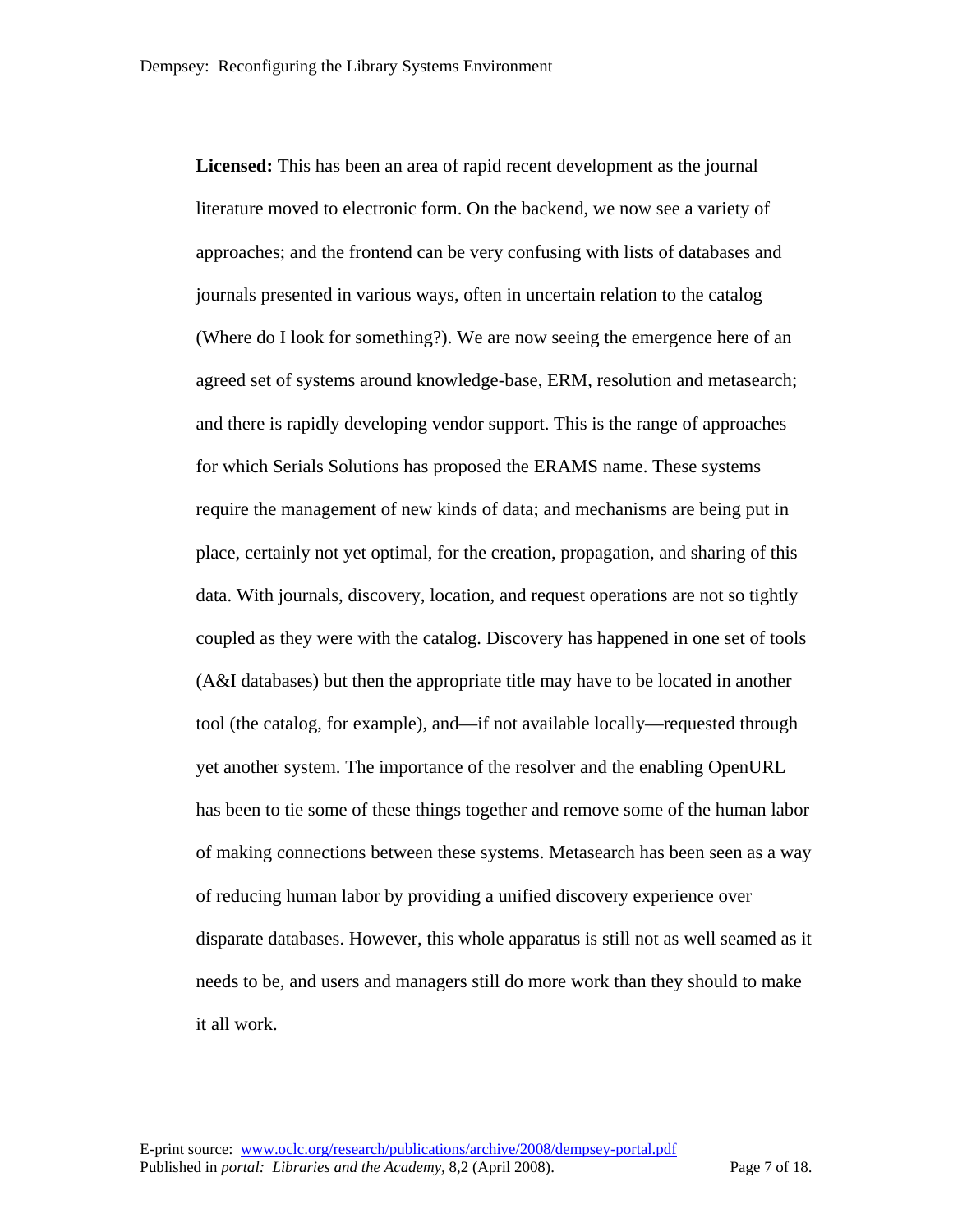**Repository**: Libraries are increasingly managing digital materials locally and supporting repository frameworks for those. This includes digitized special collections, research and learning materials in institutional repositories, Web archives, and so on. There are a variety of repository solutions available, some open source. Typically, the contents of the repository backend may be available to repository front-ends on a per-repository basis. Here, discovery (what is there), location (where is it), and request and delivery are typically tightly integrated. Repositories may also have interfaces for harvesting or remote query. On the management side, metadata creation and material preparation may still be laborintensive.

Here are some general observations about this environment:

• There is still a major focus—in terms of attention, organizational structures, and resource allocation—on the systems and processes around the ILS and the bought collection. In academic libraries, we will surely see some of this move toward the systems and processes around the licensed collections, given the rising relative importance of this part of the collection. The repository strand of activity, associated with emerging digital library activities, may, in some cases, be supported from grant or other special resources. It will need to become more routine.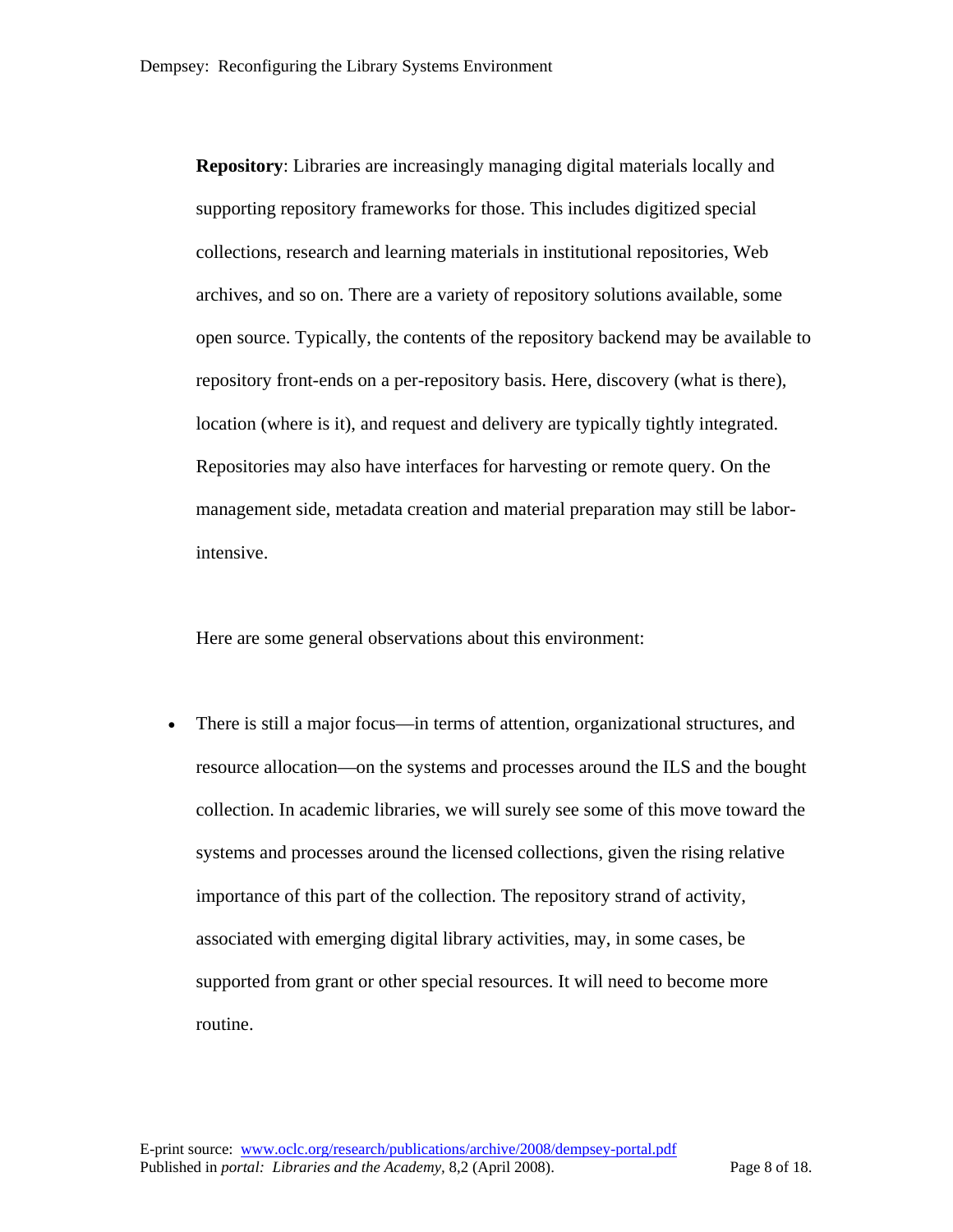- The fragmentation of this systems activity, the multiple vendor sources, the different workflows and data management processes, and the absence of agreed simple links between things mean that the overall cost of management is high.
- There is also another cost: diminished impact and lost opportunity. The awkward and disjointed structures described above also mean that it is difficult to mobilize the consolidated library resource into other environments—course management or social networking systems for example. By "consolidated library resource" I mean the ability flexibly to put what is wanted where it is wanted
- There has been much discussion of library interoperability, but it has tended to be about how to tie together these individual pieces or about tying pieces to other environments (for example—how do I get my repository harvested?). There has been less focus on how one might abstract the full library experience for consumption by other applications—a campus portal, for example.

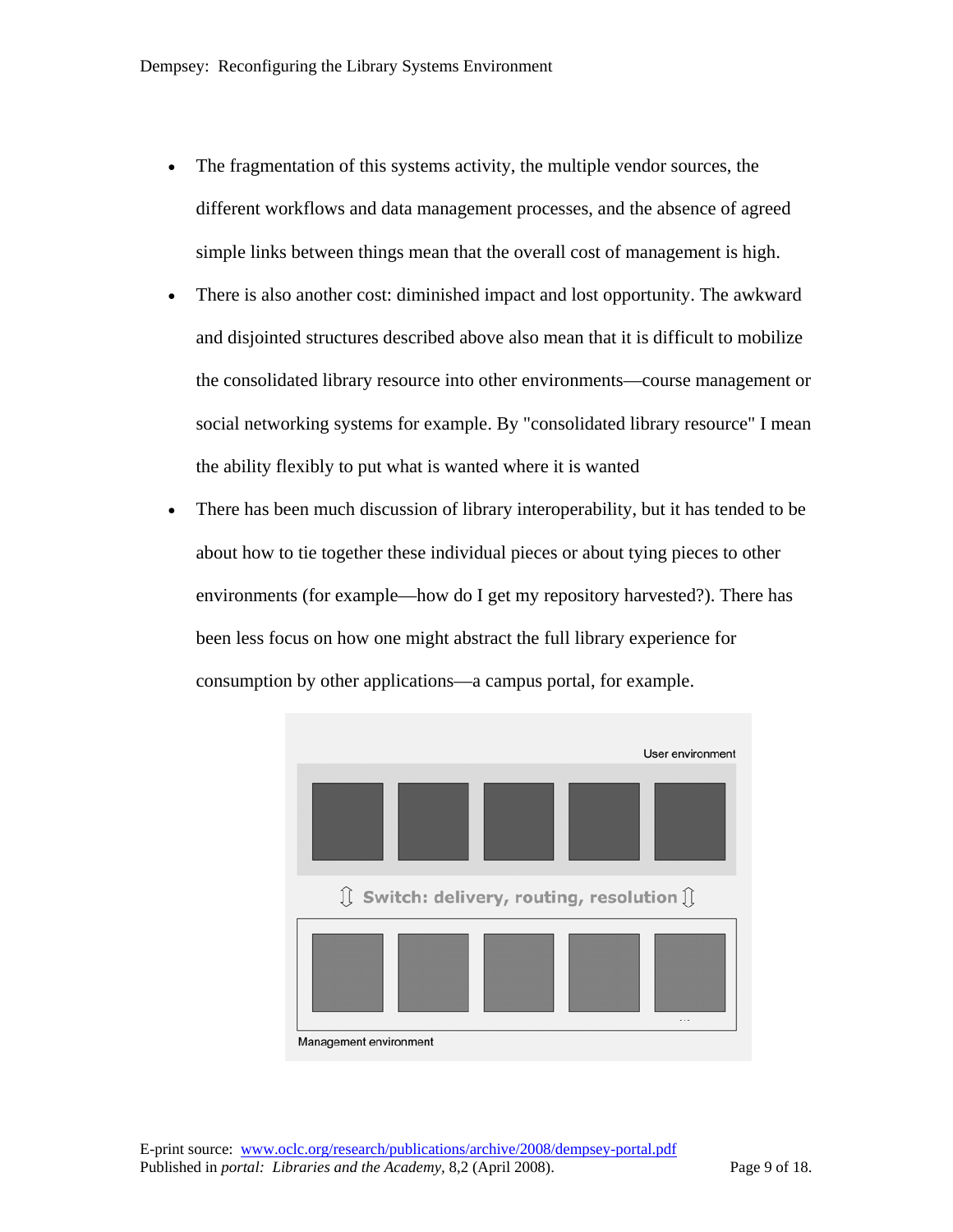For many of the reasons identified above, we are seeing a growing interest in separating the discovery and presentation front end from the management backend across this range of systems, as shown in this picture (see figure 2). Why? Well, because it is becoming clearer, as I suggested in my opening, that legacy system boundaries do not effectively map user preferences and because fragmentation adds to effort and accordingly diminishes impact.

What about the discovery side? Metasearch emerged as a partial response to fragmentation of A&I databases. We are now seeing a new generation of products from the ILS vendors that looks at unifying access to the library collection: Encore, Primo, Enterprise Portal Solution. However, discovery has also moved to the network level. So, people can discover resources in Amazon, Google, Google Scholar, and so on. OCLC is working to create discovery experiences that connect local and network through Worldcat Local, Worldcat.org, and Open Worldcat. In addition, discovery is moving to personal and social spaces (RSS aggregator, del.icio.us).

On the management side, the variety of workflows and systems adds cost, as resources are managed on a per-format basis. We can expect to see simplification and rationalization in coming years as libraries cannot sustain expensive diversity of management systems. The National Library of Australia's discussion of a "single business" systems environment or Ex Libris' discussion of Uniform Resource Management is relevant here.<sup>[vi](#page-17-1)</sup> It is likely that there will be a growing investment in collaboratively sourced solutions, as libraries seek to share the costs of development and deployment.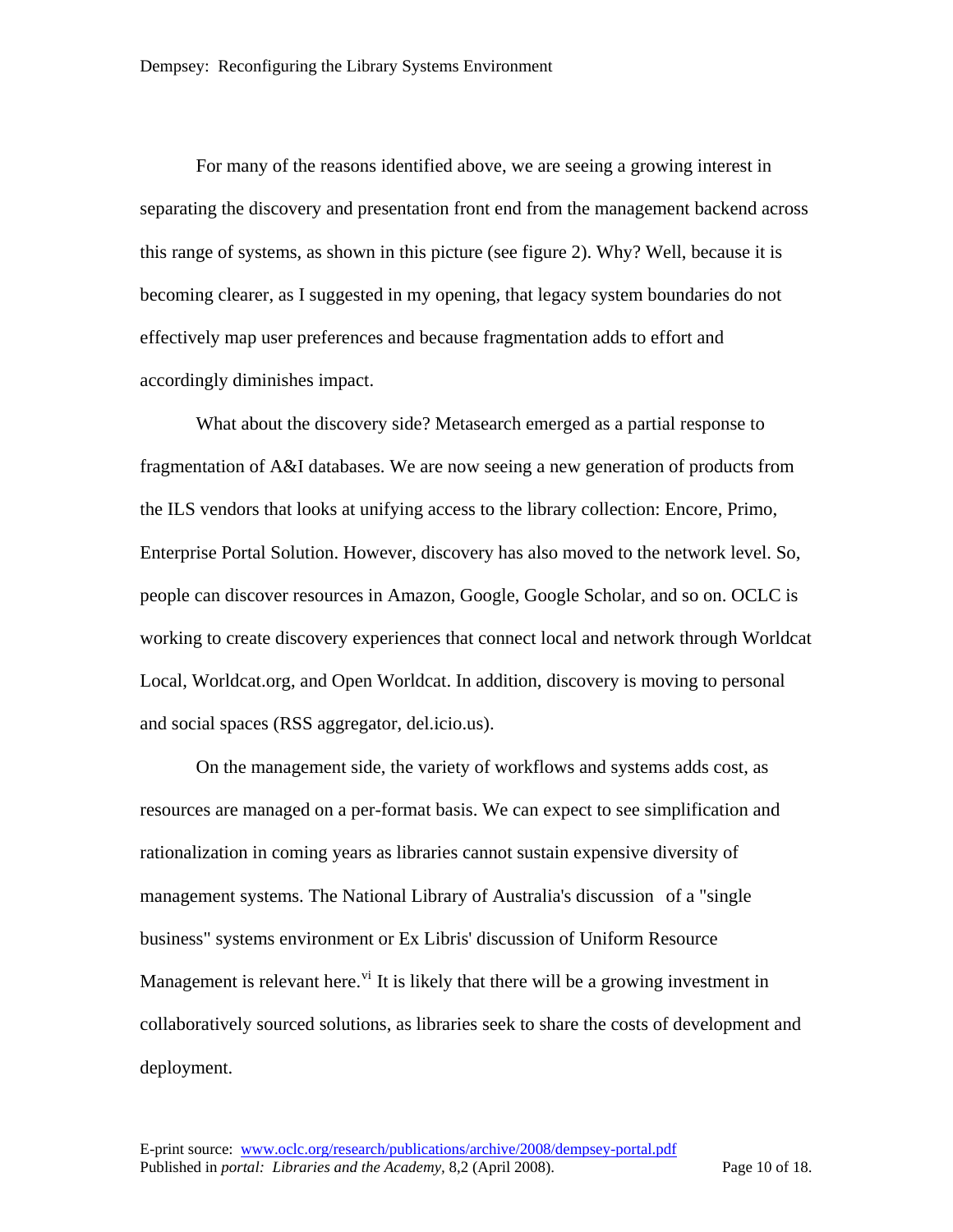As discovery peels off, then the issue of connecting discovery environments back to resources themselves becomes very important. It is interesting to look at Google Scholar in this regard since different approaches are required for the three materials categories identified above. It has worked with OCLC and other union catalogs to connect users through to catalogs and the ILS; it has worked with resolver data to connect users through to licensed materials; and it has crawled repositories and links directly to digital content.<sup>[vii](#page-17-1)</sup>

Given this evolution toward separate presentation and management environments, several issues become very important:

- Routing, resolution, and registries become critical, as one wants to enable users to move easily from a variety of discovery environments to resources they are authorized to use. We need a richer apparatus to support this. $v<sup>iii</sup>$
- Libraries have thought about *discovery*. There is now a switch of emphasis to *disclosure*; libraries need to think about how their resources are best represented in discovery environments that they do not manage. See, for example, a discussion of these issues in relation to the catalog. $^{1x}$
- Again, how we present library services for consumption by other environments becomes an issue. For e[x](#page-17-1)ample, we are lacking an ILS Service Layer,<sup>x</sup> an agreed way of presenting the functionality of the ILS so that it can be placed, say, in another discovery interface (to present shelf status, place a hold, and so on in Worldcat Local or Primo, for example).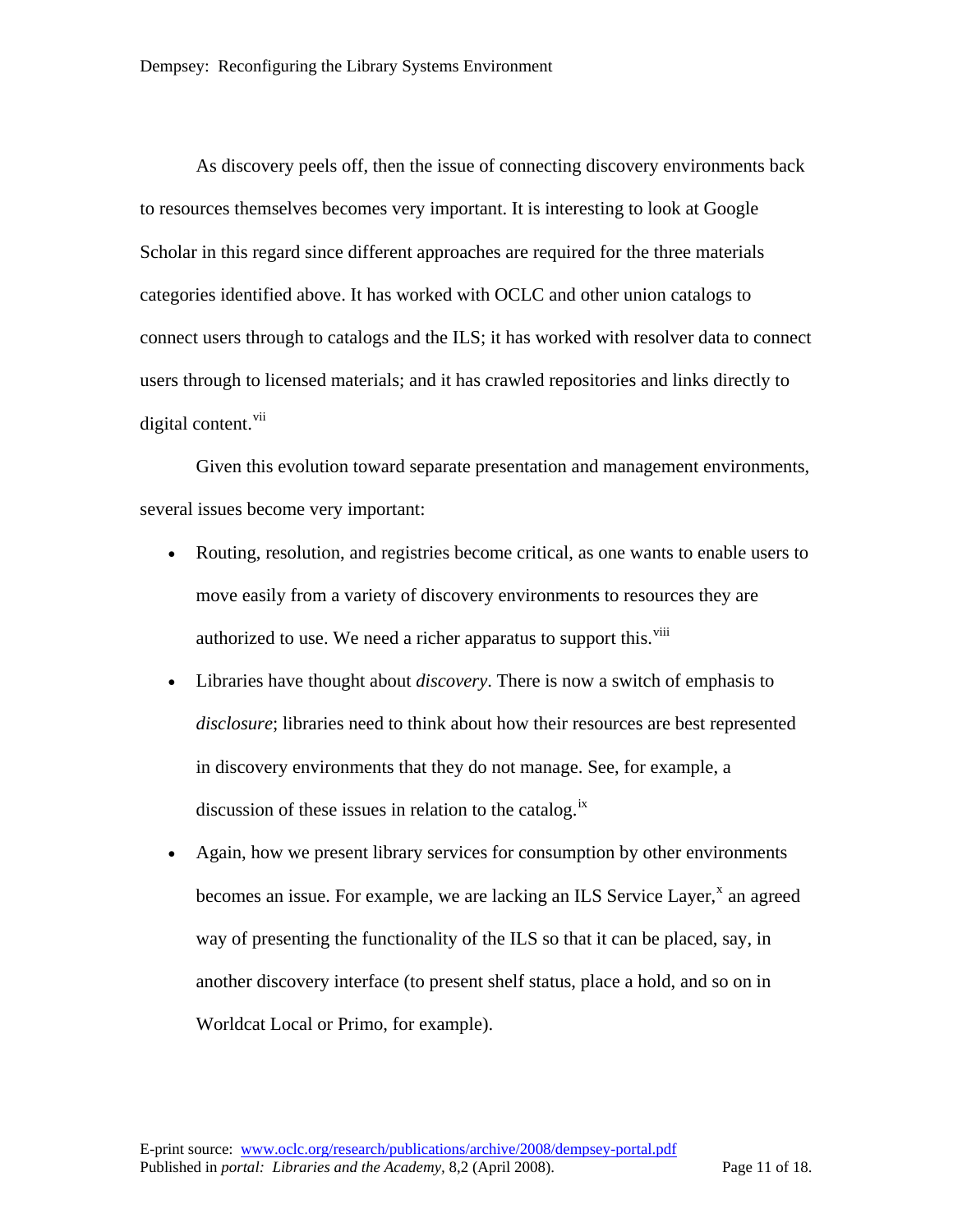• Better discovery puts more pressure on delivery, whether from a local collection, throughout a consortium, or in broader resource sharing or purchase options. Streamlining the logistics of delivery and providing transparency on status at any stage for the user (as they can do with UPS or Amazon) become more important.

## **Some Conclusions**



We are accustomed to thinking about better integration of library services. That is a means, however, not an end. The end is the enhancement of research, learning, and personal development. The issue here is not so much the integration of library resources with each other as it is their flexible recombination and integration into multiple user environments.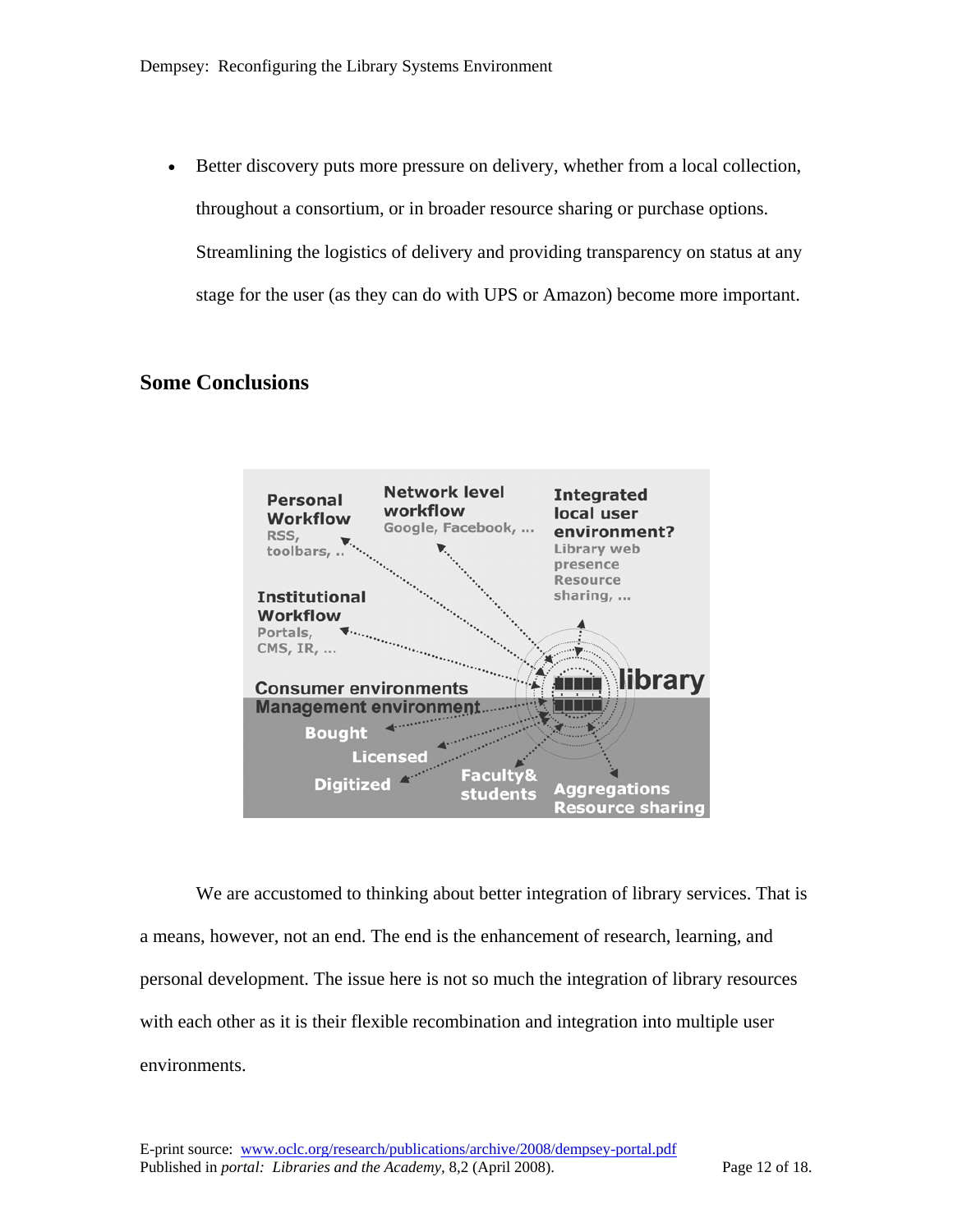As discussed, these might be the personal digital environments that we are creating around RSS aggregators, toolbars, and so on or the prefabricated institutional environments such as the course management system or the campus portal. They may be the emerging service composition environments like Facebook or iGoogle, as well as in network-level discovery environments like Google or Amazon that are so much a part of people's behaviors. This seriously changes the way in which we think about resources.

A new pattern has not yet emerged, so here are some tentative suggestions about direction as we learn how to better provide services in network environments:

**In the flow:** The impact of technology on the research and learning behaviors is a much more important issue for libraries than the impact of technology on library operations per se. As libraries move to provide services to readers and writers where they are, they need to understand how people are organizing their working and learning lives and how they expect to interact with information resources. Increasingly, this interaction is across the lifecycle as they gather, create, and share resources. Providing information resources that are adaptable to multiple purposes and that can be used in a course management system, an RSS aggregator, or in other future environments, moves beyond our current provision models and raises various implementation issues.

**Disclosure:** A major consequence of reaching into the flow is the adoption of a disclosure model in which data, services, and links are syndicated into other environments. Think of each of these in turn. A library may want to synchronize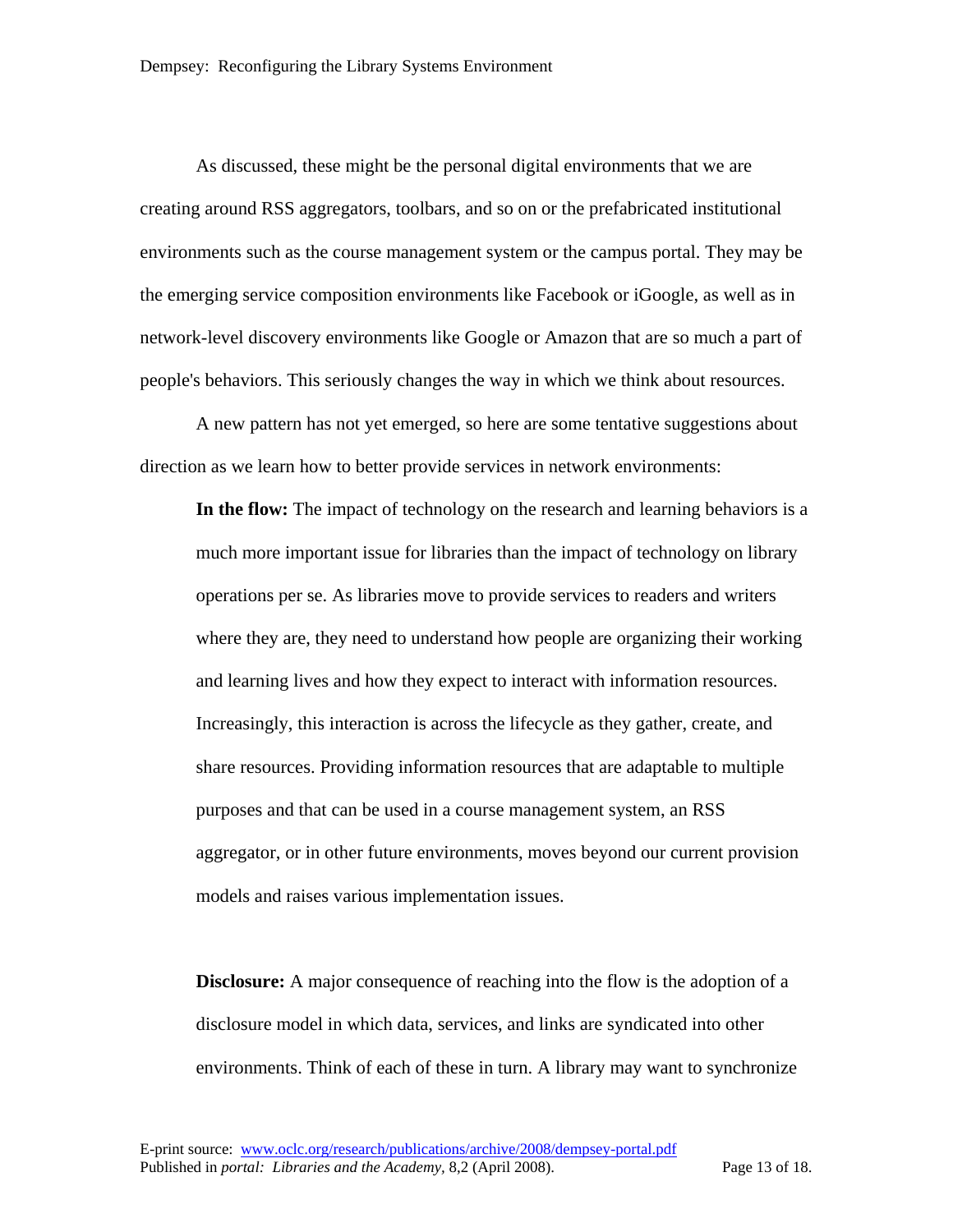data with union catalogs, Google Scholar, and other network-level discovery services. As noted above, the activity associated with different materials workflows (ILS, licensed, digital repository) will probably go in different directions. There is merit in exposing metadata for unique digital collections, whereas data for licensed materials or for "bought" materials will need to be "switched" by an intermediate service for effective use. Libraries are syndicating services through RSS feeds, toolbars, Web services, HTML fragments, and so on. This is an area that is in its early days and is linked to existing practices. We do not have much data yet on what the impact of some of these initiatives is.

**Consolidation:** A major issue for libraries is fragmentation—fragmentation of their management systems that adds cost and complexity, fragmentation of their presentation environments that reduces gravitational pull, diminishing demand. Accordingly, libraries do a poor job of aggregating supply and demand in a network environment. Consolidation may occur at multiple levels:

• *Management environments*: We are likely to see greater use of collaboratively sourced or commercially sourced management environments. We can already see a trend to shared consortial systems. There are three drivers here. The first is to reduce the overall cost of ownership. The second is to facilitate integration and shared practices across the current different systems. The third is to generate network effects. Think, for example, of generating recommendations across the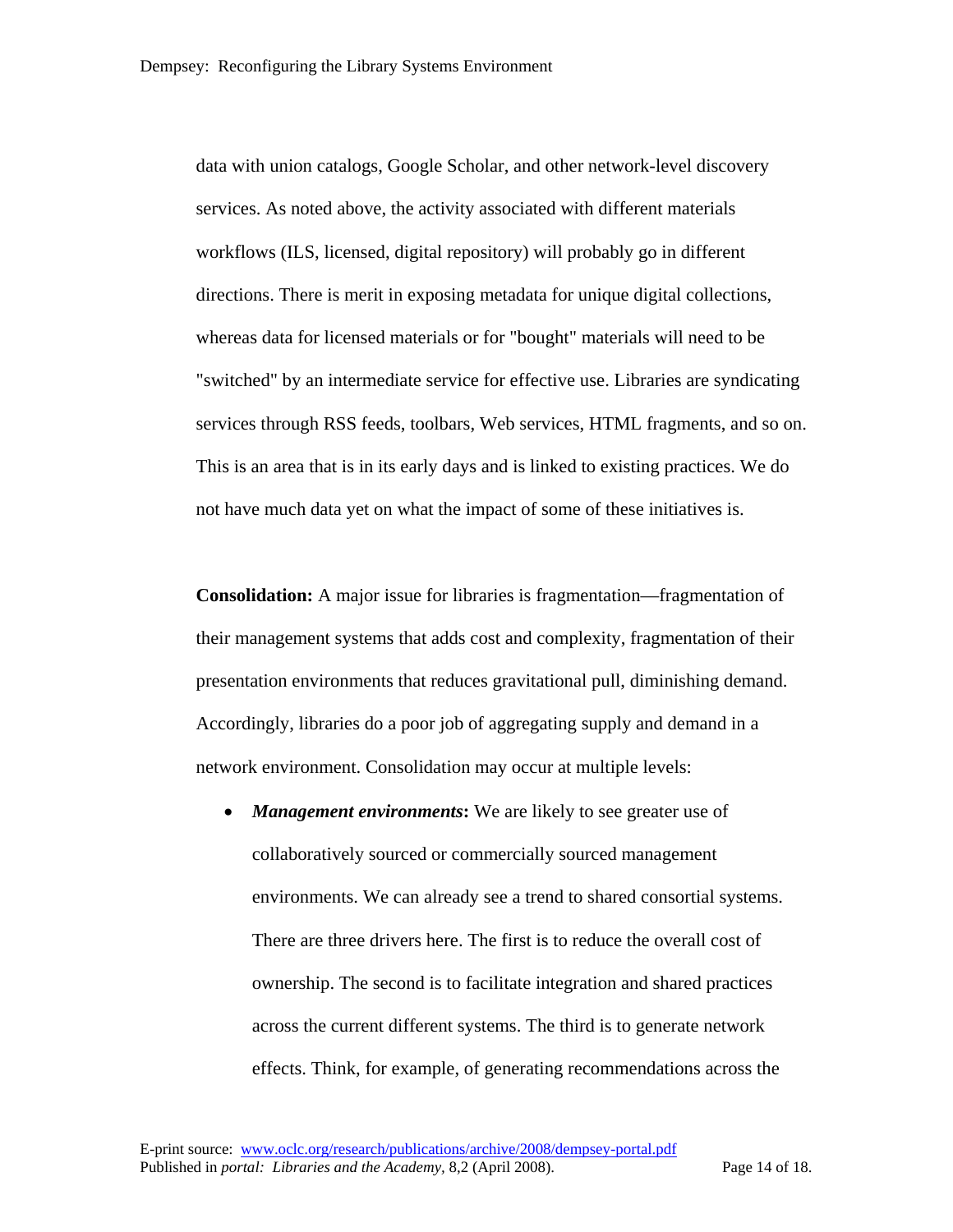aggregate circulation data of many libraries. In line with this trend will be the emergence of more software-as-a-service offerings, parallel with the general trend in other sectors.

• *Discovery environments***:** We will also see greater consolidation in the way libraries present themselves. Think of the value of the OhioLink model, in which Ohio universities have a rich aggregate resource available to them in an integrated way. Think of DEFF in Denmark or Libraries Australia. There are also multiple drivers here. Again, one is to improve service while reducing cost of ownership. Think of the complexities surrounding metasearch or the difficulty for a single library to contemplate locally loading A&I data. A consortial approach may be more helpful. Another is to create a stronger network presence, a place for libraries on the Web. Again, OhioLink is a good example. Another is to act as a switch between other network services and library fulfillment options.

**Boundary reconfigurations:** We have seen two major service developments that resulted in a shift in how libraries allocated resources. The first was around shared cataloging and resource sharing. The second was around the move to externalize through licensing arrangements the journal literature and its indexing tools. The pace of current adoption of network approaches suggests that we may be ready for other ways of collaboratively, or commercially, sourcing shared operations. For example, does it make sense for there to be library by library solutions for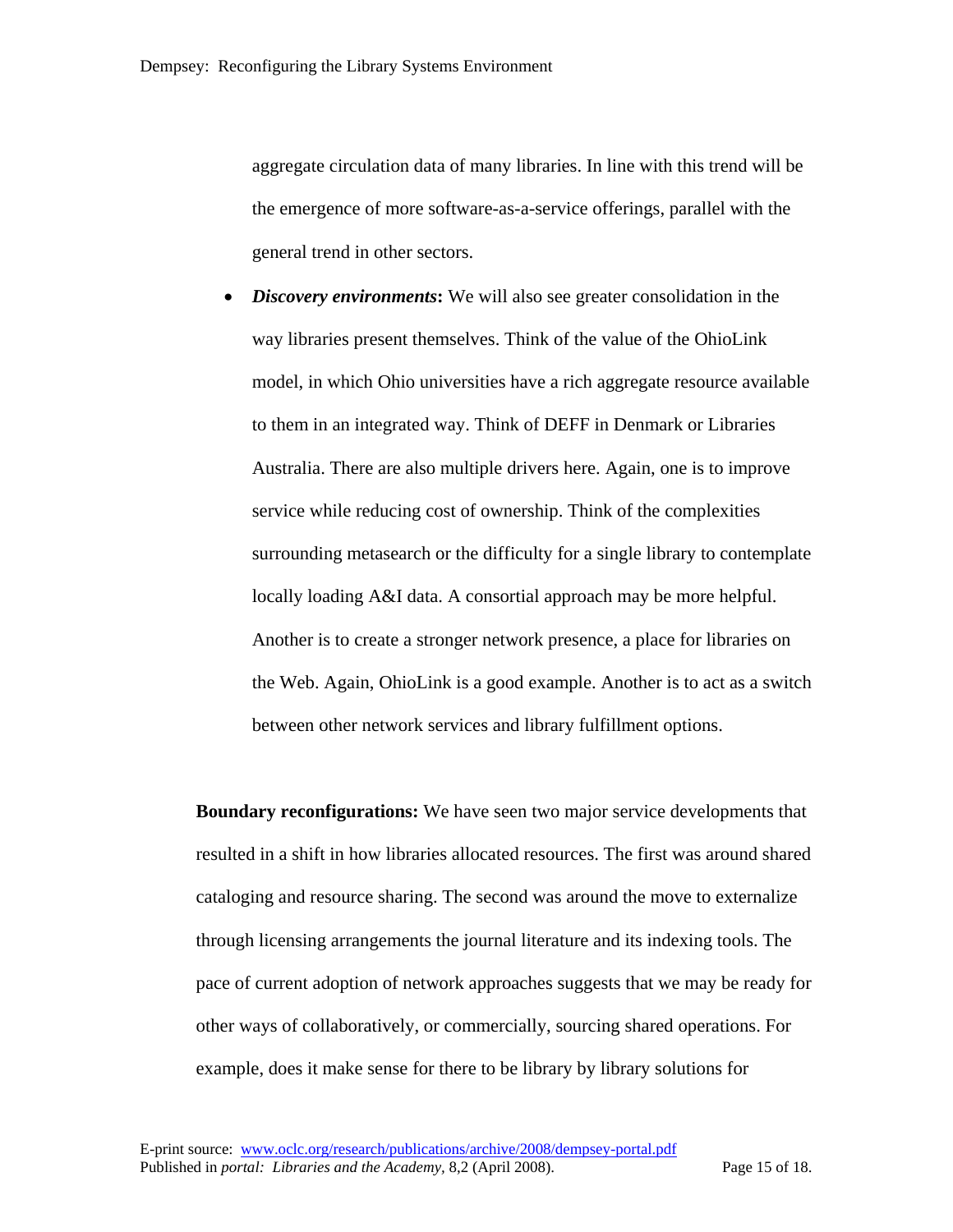preservation, social networking, disclosure to search and social networking engines, and so on. It makes sense to look to larger units for a growing range of activity. Our organizational contexts are not quite keeping pace with this reality.

**Customer relationships and business intelligence:** Although libraries may have very good individual relationships with faculty and students, these do not scale across whole populations. Increasingly, we expect data-driven adaptations in the services we use, and libraries need to think about how to meet these expectations. Libraries will begin to make more use of data (from circulation systems, resolvers, request systems, and so on) to refine choices and to target services. This data needs to be aggregated across libraries.

In summary, we can see trends to consolidation at the same time that there is a need for greater diffusion of services into users working and learning environments. Our current systems environment is not very well suited to support either of these trends. At the same time, there is a need to rebalance local activity and shared or outsourced activity, maximizing the library resources available to engage with readers and writers in shaping new services.

Lorcan Dempsey is vice president and chief strategist, OCLC, Dublin, OH; he may be contacted via e-mail at: [dempseyl@oclc.org](mailto:dempseyl@oclc.org).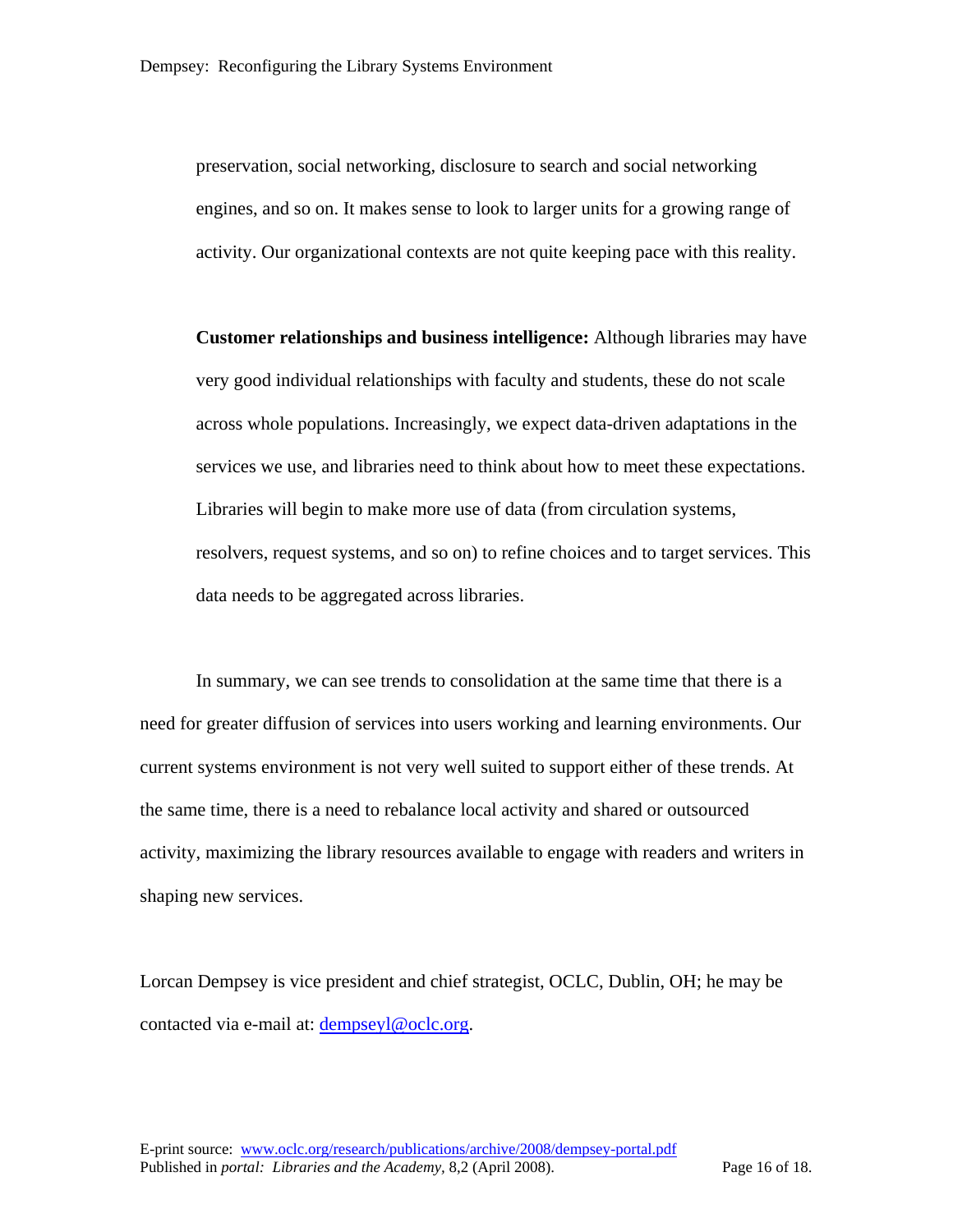## **Notes**

- <sup>i</sup> "Gather, create, share" is the suggestive formulation of Raymond Yee. Raymond Yee, GatherCreateShare, http:www.raymondyee.net/wiki/GatherCreateShare (accessed January 11, 2008).
- ii Lorcan Dempsey, "Libraries and the Long Tail: Some Thoughts about Libraries in a Network Age," *D-Lib Magazine* 12, 4 (April 2006), http://www.dlib.org/dlib/april06/dempsey/04dempsey.html (accessed January 15, 2008).
- iii This article expands my blog entry with a similar title: "The network reconfigures the library systems environment." Dempsey, Lorcan Dempsey's Weblog: On Libraries, Services and Networks (July 2007), http://orweblog.oclc.org/archives/001379.html (accessed January 11, 2008).
- See the discussions of this arena by John Wilkins. John Wilkins, "Next generation library systems," John Wilkins' Blog on Libraries, Library Technology, and Pizza, http://scholarlypublishing.org/jpwilkin/archives/7 (accessed January 11, 2008); see also Jonathan Rochkind, "Notes on future directions of Library Systems," Bibliographic Wilderness,

http://bibwild.wordpress.com/2007/09/28/systems\_directions/ (accessed January 11, 2008).

v This issue is very well discussed in: Krisellen Maloney and Paul J Bracke, "Beyond Information Architecture: A Systems Integration Approach to Website Design," *Information Technology and Libraries* 23, 6 (December 2004): 145–52.